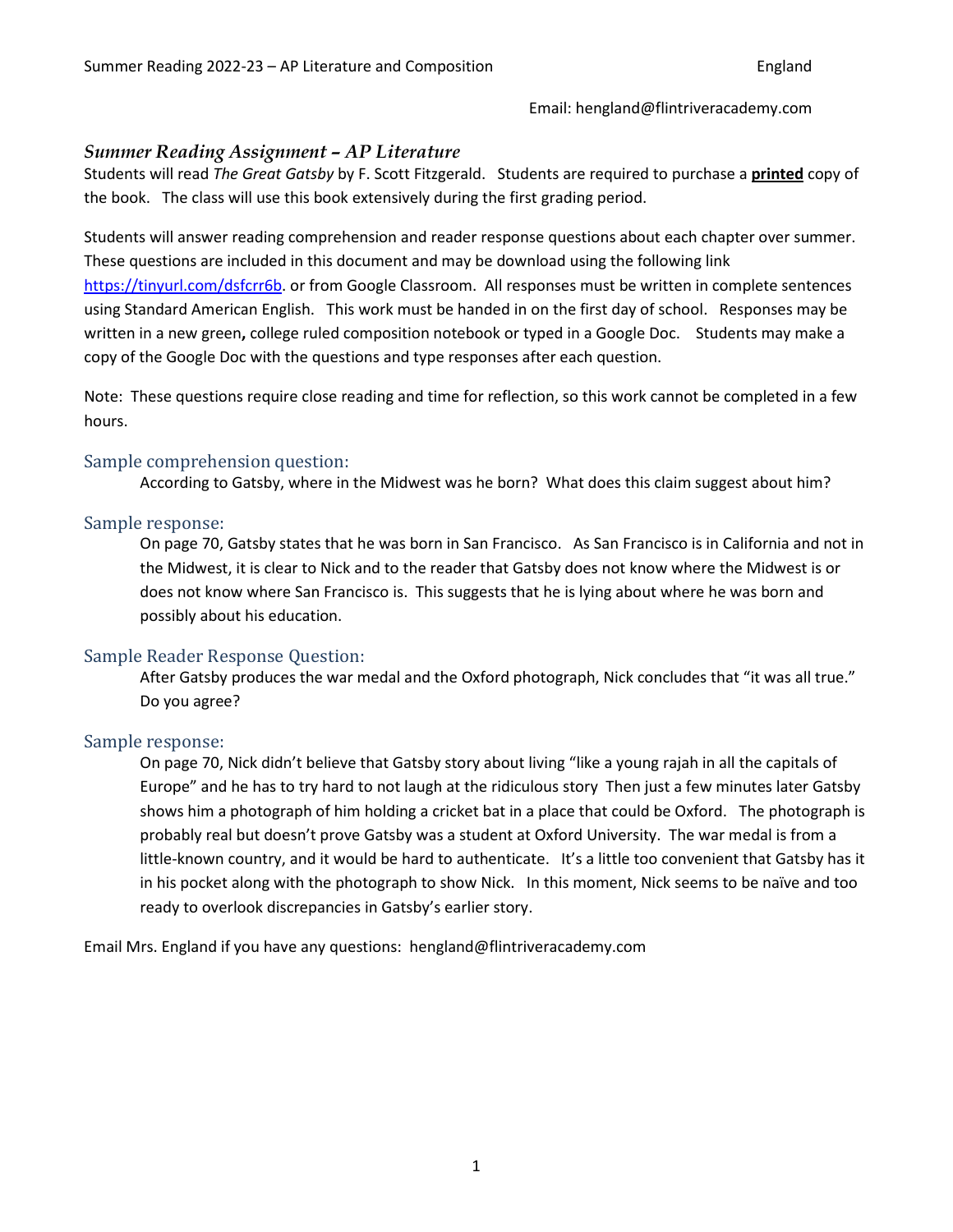### *The Great Gatsby: Chapter 1*

# Comprehension<br>1. What

- 1. What does Nick mean when he says about his father's advice, "as my father snobbishly suggested and I snobbishly repeat"?
- 2. According to Nick, why has he been "privy to the secret griefs of wild, unknown men"?
- 3. What does Nick mean when he says that "the intimate revelations of young men or at least the terms in which they express them are usually plagiaristic"?
- 4. What does Nick see as the defining characteristic of Gatsby?
- 5. How has Nick been affected by his service in the war?
- 6. Describe the class status of Nick's family and compare it to what we learn about Tom's class status and attitude.

#### Reader Response

- 1. Describe Tom Buchanan.
- 2. What does Nick mean when he says Jordan sits "with her chin raised a little as if she were balancing something on it which was quite likely to fall"?
- 3. How does Nick seem to feel about his family? Give examples. Do you feel his opinion is justified? Why or why not?
- 4. What is your first impression of Tom, given Nick's description of him? Why?
- 5. Does Nick's portrayal of Tom as contemptuous, aggressive, and restless seem justified? Why or why not?
- 6. What is your impression of Daisy?
- 7. How does Nick feel about Daisy? Try to be as specific as possible and quote passages from the text in support of your response.

### *The Great Gatsby: Chapter 2*

# Comprehension<br>1. What of

- What does Nick mean when he says, "This is a valley of ashes—a fantastic farm where ashes grow like wheat into ridges and hills and grotesque gardens, where ashes take the forms of houses and chimneys and rising smoke and finally, with a transcendent effort, of men who move dimly and already crumbling through the powdery air"?
- 2. In actuality, what are the eyes of Doctor Eckleburg?
- 3. What seems to be Nick's opinion of Myrtle Wilson?
- 4. What does Mrs. McKee mean when she confesses, "I almost married a little kike who'd been after me for years. I knew he was below me"? What does Myrtle mean when she replies, "At least you didn't marry him … Well I married him … And that's the difference between your case and mine"?
- 5. Does Mr. McKee produce high art (addressed to connoisseurs) or low art (addressed to the masses)? How do you know?
- 6. What happens from the time Nick leaves Myrtle's apartment to the time he wakes up in Penn Station?

## Reader Response<br>1. After rea

- After reading the first three paragraphs of this chapter, what mood do you feel? What word choices or phrases create that feeling?
- 2. How do you feel about Tom after he leaves the garage? After learning Tom's reasons for not getting a divorce from Daisy? What passages create these responses?
- 3. Myrtle's party is the second of three parties Nick attends in the first three chapters of the book. Which group of people can you relate more to, those at the Buchanans' or those at Myrtle's? Why? What is your reaction to the other group? Why?
- 4. What is your reaction to the scene in which Mrs. McKee suggests that her husband should make a "study" of Myrtle? Which of the author's descriptions of her and the other characters in the scene color your reaction?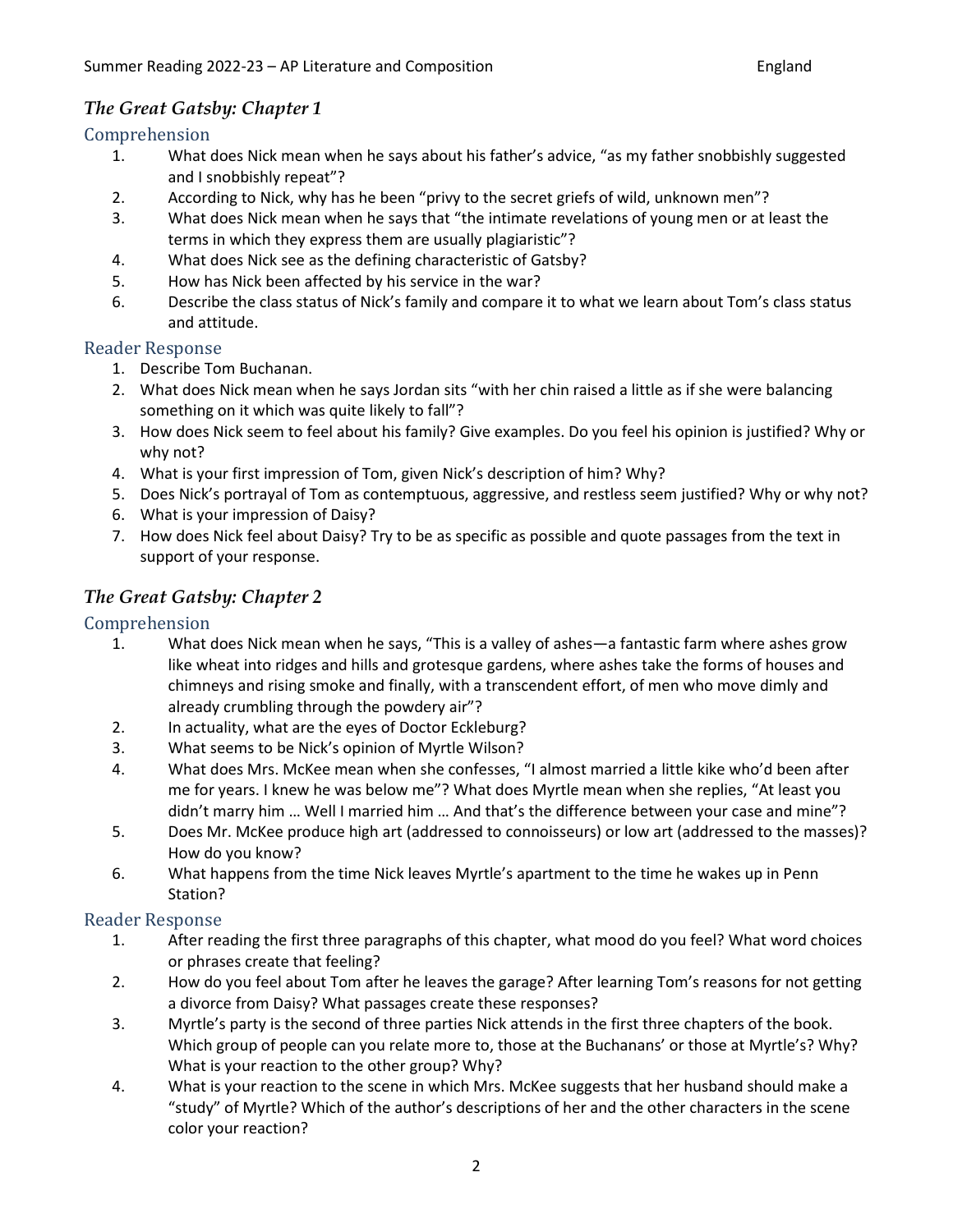5. What is your reaction to the last three paragraphs of the chapter?

### *The Great Gatsby: chapter 3*

## Comprehension<br>1. How o

- How often does Gatsby have his parties during the summer? How do you know? How much work goes into throwing the parties? Give examples.
- 2. How does Jordan's group differ from the other guests? Under what circumstances and for what reasons does it disband?
- 3. What does Nick mean when he says that the guests at the party "conducted themselves according to the rules of behavior associated with amusement parks"? In comparison, how does Nick himself behave?
- 4. Besides the rumors, in what ways is Gatsby an enigma?
- 5. In describing the behavior of Jordan's date, the undergraduate, Nick uses the euphemism "obstetrical conversation." What does that phrase mean?
- 6. Nick says that he went to Gatsby's parties only "three nights several weeks apart." List the various things Nick does most nights.
- 7. Why doesn't Nick engage in the Jazz Age activities that he observes other people enjoying when he is walking around New York City at night?

## Reader Response<br>1. Whose

- 1. Whose party—the Buchanans', Myrtle's, or Gatsby's—does Nick seem to enjoy most? How do you know? Do you feel he is justified in preferring the one he does? Why?
- 2. What is your impression of Jordan's group when you first read about them? Did it change by the end of the chapter? Why?
- 3. What had you expected Gatsby to look like? Why?
- 4. What is your response to the end of the party? Why?
- 5. What is your impression of the way Nick spends most nights? What details lead you to this impression?

#### *The Great Gatsby: chapter 4*

# Comprehension<br>1. Accord

- According to Gatsby, where in the Midwest was he born? What does this claim suggest about him?
- 2. Why does Nick find it so hard not to laugh at Gatsby's claim about how he lived immediately after the War?
- 3. What is Nick's reaction to seeing a limousine driven by a white chauffeur that contains three African-Americans who look at Gatsby's car in "haughty rivalry"?
- 4. Characterize Mr. Wolfsheim. What is his ethnicity? Occupation? Connection to Gatsby?
- 5. In this chapter, what do we learn from Jordan about Daisy and Gatsby's past? Daisy and Tom's?

### Reader Response<br>1. After Ga

- After Gatsby produces the war medal and the Oxford photograph, Nick concludes that "it was all true." Do you agree?
- 2. How do you feel about Nick as a narrator after you hear him accept Gatsby's story as "all true"?
- 3. How do you feel about Nick's response to the limousine that drives by them on the Queensboro Bridge?
- 4. How do you feel about Nick's characterization of Mr. Wolfsheim, a Jewish gentleman?
- 5. How seriously do you take Mr. Wolfsheim? Why?
- 6. How do you feel about Daisy after hearing Jordan's story?
- 7. How does the information provided by Jordan alter how you feel about Gatsby? Why?
- 8. Do you think Nick is sincerely interested in Jordan as an individual or do you think Nick is only yearning for love? Why?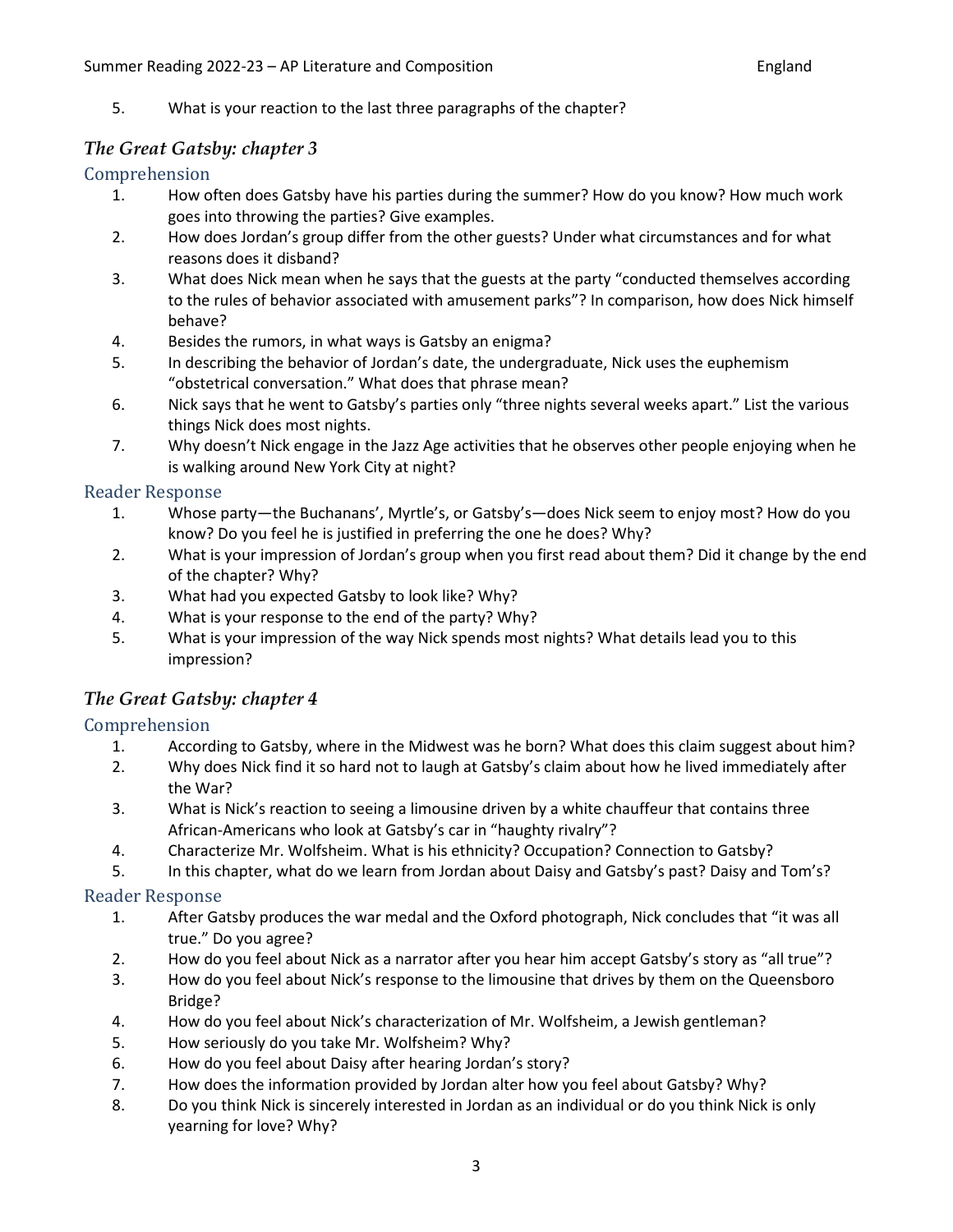### *The Great Gatsby: chapter 5*

# Comprehension<br>1. Why d

- 1. Why does Gatsby suggest to Nick that they go to Coney Island or take a swim in his pool?
- 2. When Gatsby offers to let Nick in on a side business, Nick thinks, "because the offer was obviously and tactlessly for a service to be rendered, I had no choice except to cut him off there." What does Nick mean by "a ser- vice to be rendered"? How does he feel about Gatsby's offer?
- 3. When Nick, after letting in Daisy, opens the door to answer Gatsby's knock, he describes his guest as "standing in a puddle of water glaring tragically into my eyes. … With his hands in his pockets he stalked by me into the hall…" Why was Gatsby outside? Why is he upset with Nick?
- 4. What is Nick's attitude toward "the colossal vitality of [Gatsby's] illusion"?
- 5. What does Nick mean in the chapter's last paragraph when he says, "they looked back at me, remotely, possessed by an intense life?"

# Reader Response<br>1. What is

- What is your reaction to Gatsby's changed and changing demeanor in this chapter?
- 2. What is your reaction to Daisy's changed demeanor in this chapter?
- 3. What is Nick's attitude toward Gatsby in this chapter? How does that make you feel about Nick? Why?
- 4. Is Nick's role in arranging this reunion for Gatsby and Daisy consistent with what we have come to believe about his character? How does it alter your perception of Nick?

### *The Great Gatsby: chapter 6*

# Comprehension<br>1. What

- What difference does Nick imply between "really" and "legally" when he says, "James Gatz-that was really, or at least legally, his name"?
- 2. Why is Mr. Sloane so rude to Gatsby? Does Gatsby seem to notice the rudeness?
- 3. Now that he has reunited with Daisy, what more does Gatsby want from her? In Gatsby's mind, what will these actions amount to?

## Reader Response<br>1. What is

- What is your reaction to Dan Cody's taking Jay Gatsby aboard the Tuolomee?
- 2. Do you find Gatsby to be "appallingly sentimental[ ]" in relating the moment when he first kissed Daisy?
- 3. What is your reaction to what Gatsby wants from Daisy? Do you think that he really loves her? Why or why not?

### *The Great Gatsby: chapter 7*

## Comprehension<br>1. How d

- How does Nick characterize the new people working at Gatsby's house?
- 2. Why is Gatsby no longer holding his usual Saturday parties?
- 3. Why is Gatsby troubled by the presence of Daisy's child?
- 4. What does Tom imply by saying that Gatsby is not an Oxford man because "'He wears a pink suit!'" and by facetiously suggesting that Gatsby is from "Oxford, New Mexico"?
- 5. How does Daisy react when Tom accuses Gatsby of the affair? What might her behavior suggest?
- 6. What does Daisy mean when she tells Gatsby that he wants "too much!"?
- 7. What is the clear implication of Nick's observation that Gatsby "began to talk excitedly to Daisy, denying everything, defending his name against accusations that had not been made"?
- 8. What are the circumstances leading up to Myrtle's death?
- 9. Why does Nick include Jordan in the group of people of whom he has had enough that day?

# Reader Response<br>1. How do

How do you feel about Daisy after reading this chapter? Explain the reason for your response.